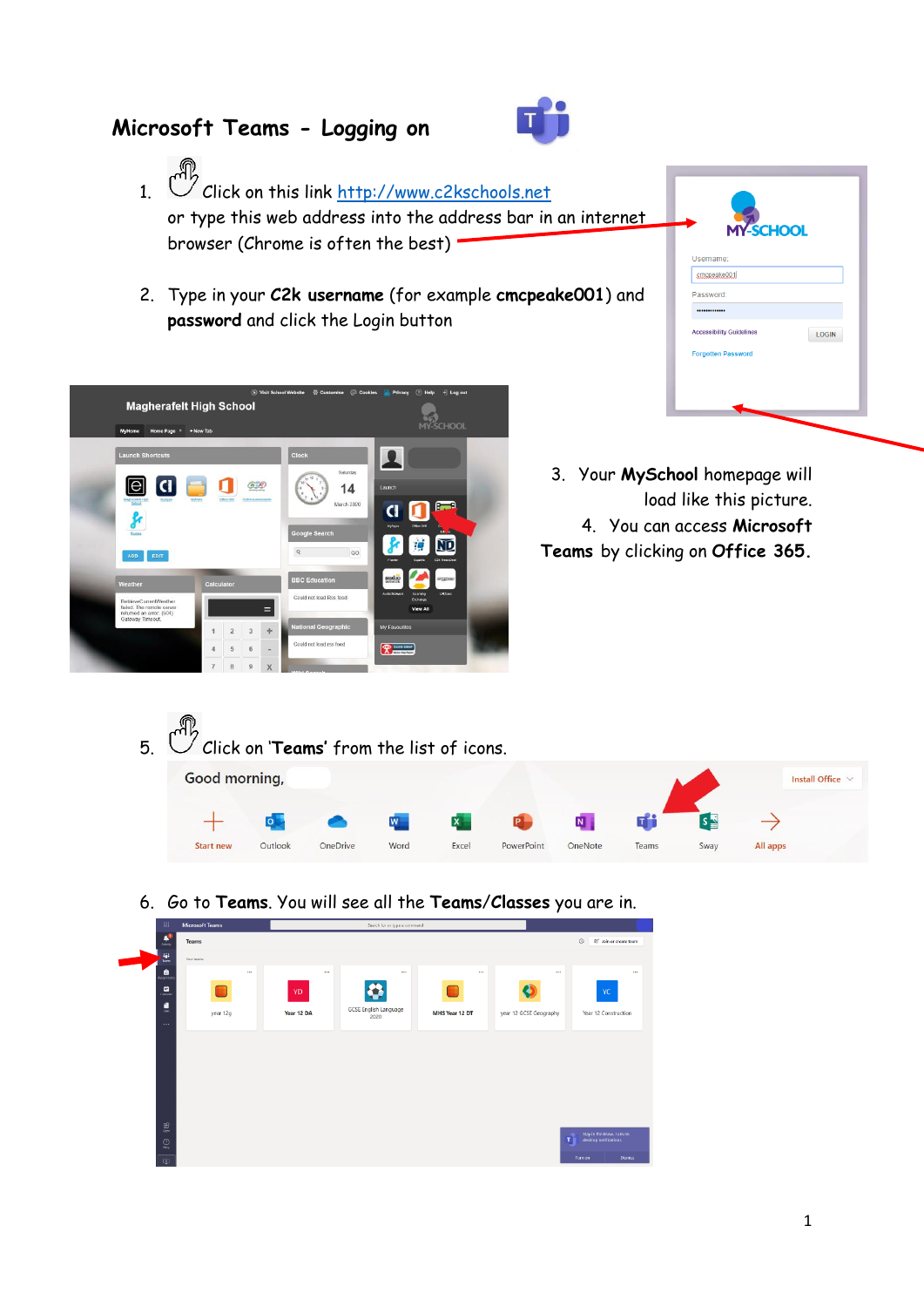7. If you cannot see any **Teams**, **click on 'Join or Create team'**. You could be asked to enter a **Team Code**.

The **Team Code** may be emailed to your school email address.

Use the instructions on the Page 3 to help you check school emails.



8. If you have a class assignment it will appear in the '**Assignments'** tab.



- 9. If you cannot access **Teams** or you cannot join a **Team**, send an email to your teacher through your school email (**see Page 3**).
- 10. **Microsoft Teams** is also available to download from the Google Play Store (for Android devices) or App Store (iPhone or iPad).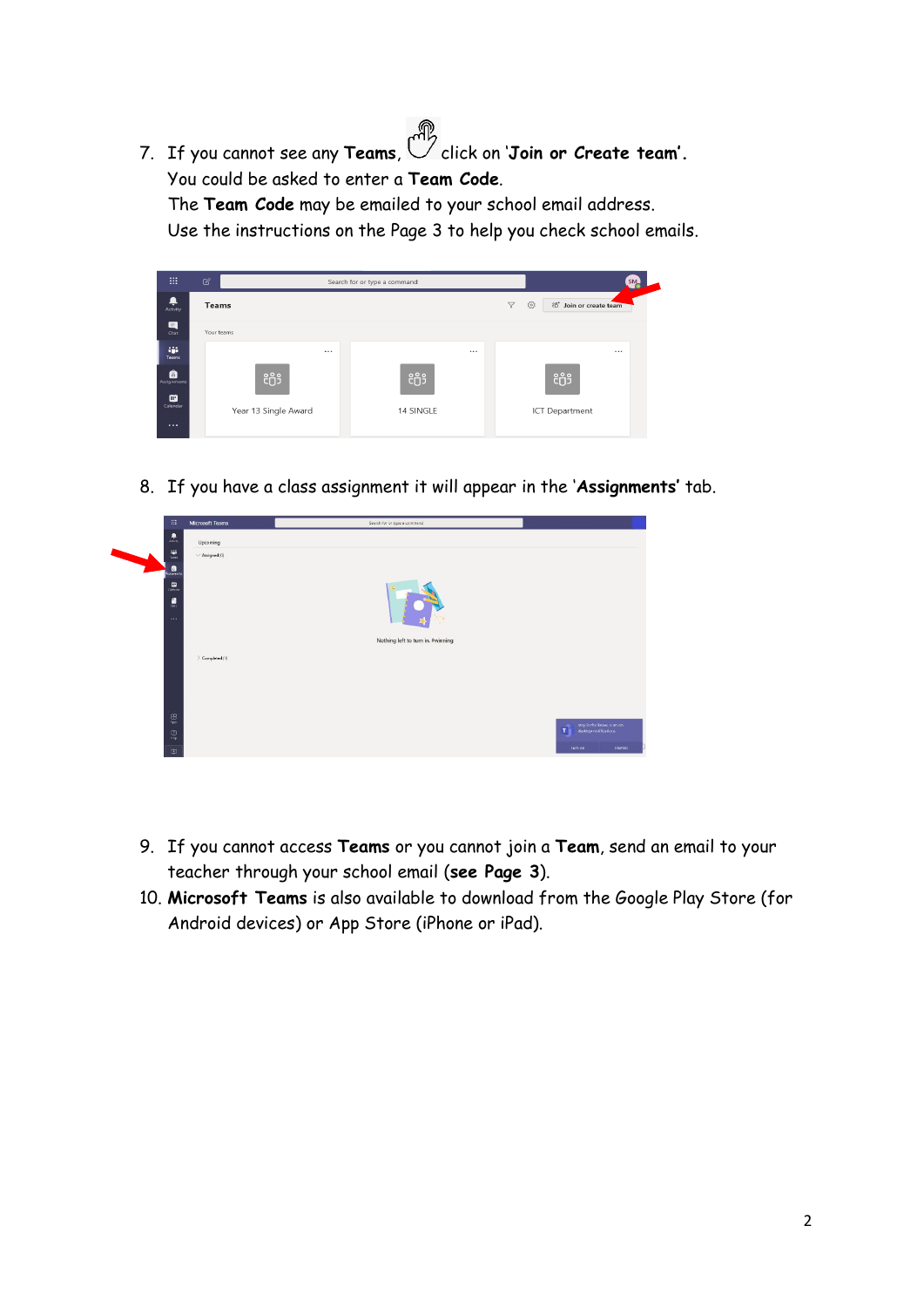## **Checking School Emails or Sending an Email to a Teacher**

- 1. If you cannot logon to **Microsoft Teams** or have any problems you can send your teacher an email.
- 2. Logon to **My School** as shown on **Page 1.**
- 3. Access your school email by clicking on **Office 365.**
- 4. Click on the **Outlook** icon in the Microsoft Office 365 page.
- 5. Check your email inbox for any emails from your teacher.



6. Send an email to your teacher if you have any questions or you need help.